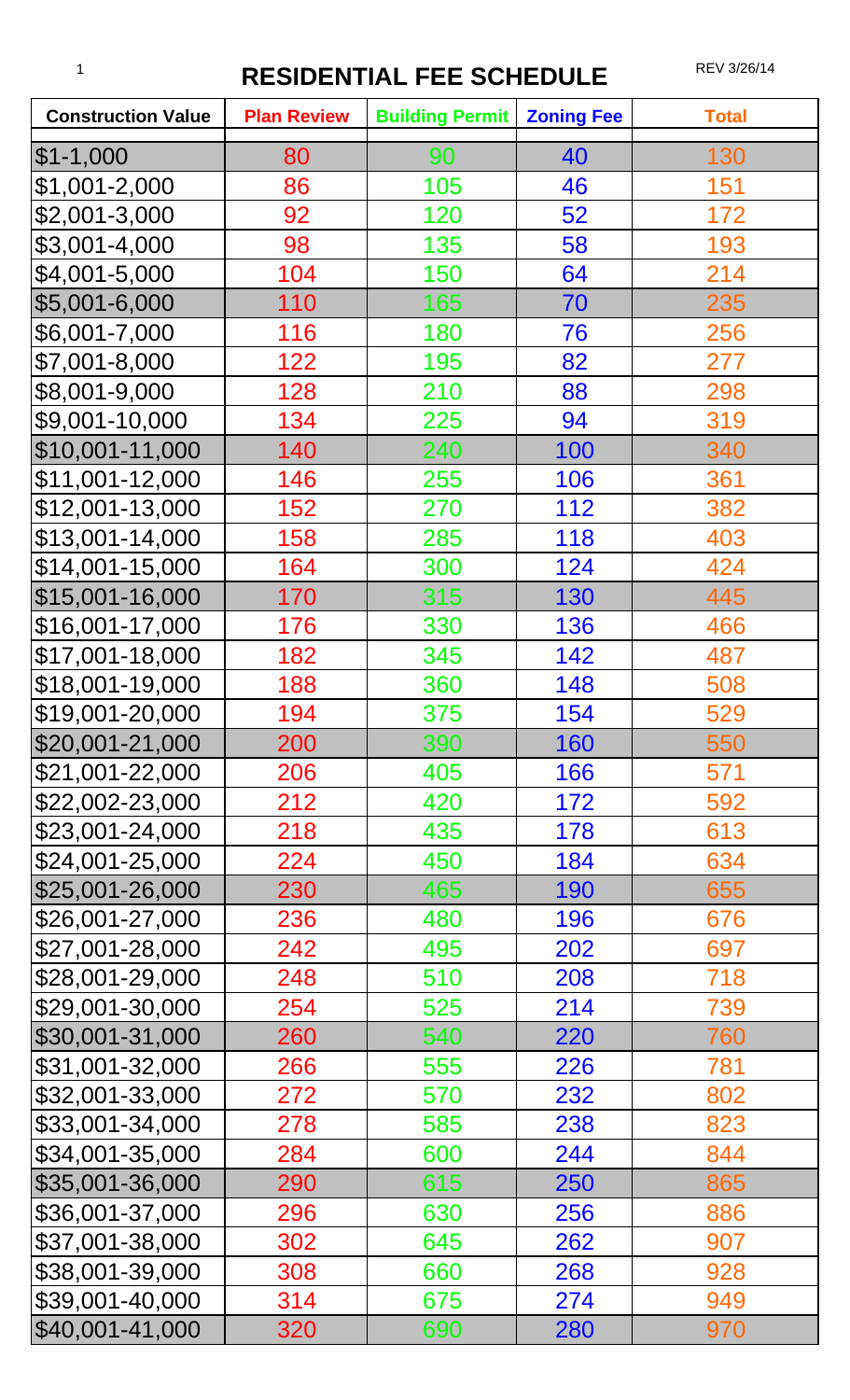## <sup>2</sup> **RESIDENTIAL FEE SCHEDULE** REV 3/26/14

| <b>Construction Value</b> | <b>Plan Review</b> | <b>Building Permit</b> | <b>Zoning Fee</b> | <b>Total</b> |
|---------------------------|--------------------|------------------------|-------------------|--------------|
| \$41,001-42,000           | 326                | 705                    | 286               | 991          |
| \$42,001-43,000           | 332                | 720                    | 292               | 1012         |
| \$43,001-44,000           | 338                | 735                    | 298               | 1033         |
| \$44,001-45,000           | 344                | 750                    | 304               | 1054         |
| \$45,001-46,000           | 350                | 765                    | 310               | 1075         |
| \$46,001-47,000           | 356                | 780                    | 316               | 1096         |
| \$47,001-48,000           | 362                | 795                    | 322               | 1117         |
| \$48,001-49,000           | 368                | 810                    | 328               | 1138         |
| \$49,001-50,000           | 374                | 825                    | 334               | 1159         |
| \$50,001-51,000           | 380                | 840                    | 340               | 1180         |
| \$51,001-52,000           | 386                | 855                    | 346               | 1201         |
| \$52,001-53,000           | 392                | 870                    | 352               | 1222         |
| \$53,001-54,000           | 398                | 885                    | 358               | 1243         |
| \$54,001-55,000           | <b>400 max</b>     | 900                    | 364               | 1264         |
| \$55,001-56,000           | 400                | 915                    | 370               | 1285         |
| \$56,001-57,000           | 400                | 930                    | 376               | 1306         |
| \$57,001-58,000           | 400                | 945                    | 382               | 1327         |
| \$58,001-59,000           | 400                | 960                    | 388               | 1348         |
| \$59,001-60,000           | 400                | 975                    | 394               | 1369         |
| \$60,001-61,000           | 400                | 990                    | 400 max           | 1370         |
| \$61,001-62,000           | 400                | 1005                   | 400               | 1405         |
| \$62,001-63,000           | 400                | 1020                   | 400               | 1420         |
| \$63,001-64,000           | 400                | 1035                   | 400               | 1435         |
| \$64,001-65,000           | 400                | 1050                   | 400               | 1450         |
| \$65,001-66,000           | 400                | 1065                   | 400               | 1465         |
| \$66,001-67,000           | 400                | 1080                   | 400               | 1480         |
| \$67,001-68,000           | 400                | 1095                   | 400               | 1495         |
| \$68,001-69,000           | 400                | 1110                   | 400               | 1510         |
| \$69,001-70,000           | 400                | 1125                   | 400               | 1525         |
| \$70,001-71,000           | 400                | 1140                   | 400               | 1540         |
| \$71,001-72,000           | 400                | 1155                   | 400               | 1555         |
| \$72,001-73,000           | 400                | 1170                   | 400               | 1570         |
| \$73,001-74,000           | 400                | 1185                   | 400               | 1585         |
| \$74,001-75,000           | 400                | 1200                   | 400               | 1600         |
| \$75,001-76,000           | 400                | 1215                   | 400               | 1615         |
| \$76,001-77,000           | 400                | 1230                   | 400               | 1630         |
| \$77,001-78,000           | 400                | 1245                   | 400               | 1645         |
| \$78,001-79,000           | 400                | 1260                   | 400               | 1660         |
| \$79,001-80,000           | 400                | 1275                   | 400               | 1675         |
| \$80,001-81,000           | 400                | 1290                   | 400               | 1690         |
| \$81,001-82,000           | 400                | 1305                   | 400               | 1705         |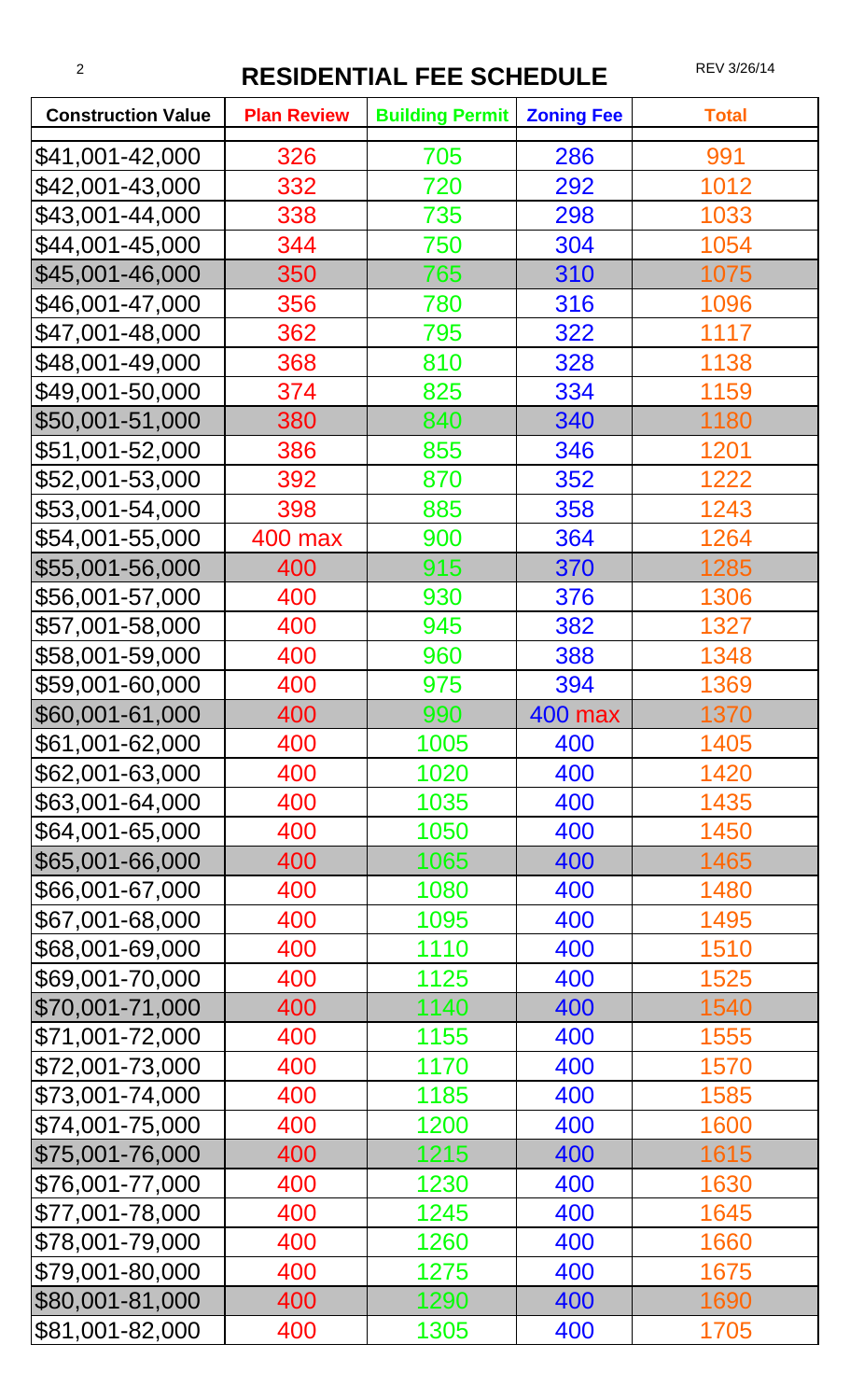## **RESIDENTIAL FEE SCHEDULE** REV 3/26/14

| <b>Construction Value</b> | <b>Plan Review</b> | <b>Building Permit</b> | <b>Zoning Fee</b> | <b>Total</b> |
|---------------------------|--------------------|------------------------|-------------------|--------------|
| \$82,001-83,000           | 400                | 1320                   | 400               | 1720         |
| \$83,001-84,000           | 400                | 1335                   | 400               | 1735         |
| \$84,001-85,000           | 400                | 1350                   | 400               | 1750         |
| \$85,001-86,000           | 400                | 1365                   | 400               | 1765         |
| \$86,001-87,000           | 400                | 1380                   | 400               | 1780         |
| \$87,001-88,000           | 400                | 1395                   | 400               | 1795         |
| \$88,001-89,000           | 400                | 1410                   | 400               | 1810         |
| \$89,001-90,000           | 400                | 1425                   | 400               | 1825         |
| \$90,001-91,000           | 400                | 1440                   | 400               | 1840         |
| \$91,001-92,000           | 400                | 1455                   | 400               | 1855         |
| \$92,001-93,000           | 400                | 1470                   | 400               | 1870         |
| \$93,001-94,000           | 400                | 1485                   | 400               | 1885         |
| \$94,001-95,000           | 400                | 1500                   | 400               | 1900         |
| \$95,001-96,000           | 400                | 1515                   | 400               | 1915         |
| \$96,001-97,000           | 400                | 1530                   | 400               | 1930         |
| \$97,001-98,000           | 400                | 1545                   | 400               | 1945         |
| \$98,001-99,000           | 400                | 1560                   | 400               | 1960         |
| \$99,001-100,000          | 400                | 1575                   | 400               | 1975         |

Plus \$10.00 per thousand **TO** 1,000,000.00 Plus \$5.00 per thousand **OVER** 1,000,000.00

City Certification Insp. Fee - \$300.00 (Res) Re-inspection Fee - \$80.00 Revisions to Approved Plans - Res \$50.00, Comm \$100.00 Demolition - Residential - \$250.00 Demolition - Comm/Ind. - \$450.00 Mobile Home - \$250.00 Zoning Certification Letters - \$80.00

**Bldr/Alt Cont. License Registration -\$35.00 (Mech, Elec, Plumbing) Registration state cycle**

Window Replacement Permits--\$80 + \$40 Zoning Door Replacement Permits--\$80 + \$40 Zoning Residential Re-Roof Permits--\$80 + \$40 Zoning Residential Siding/Gutter Permits--\$80 + \$40 Zoning Residential Sheds--\$80 (No Zoning) Res. Deck - \$80 + \$40 Zoning + \$50 plan review Sidewalk - \$.30 sq. ft. Approach - \$.30 sq.ft. Curb Cut - \$30.00 Above ground Pool - \$80 (no Zoning) Inground Pool--(\$50 plan review) + \$200 plus \$40.00 Zoning Trees - R.O.W.- \$200 Building Code of Appeals - \$400.00 Water/Sewer Tap Fees - Residential Sanitary Sewer Tap Fees - Single & Multi-Family(each unit) \$ 1,000.00 Storm Sewer Tap Fees **300.00**